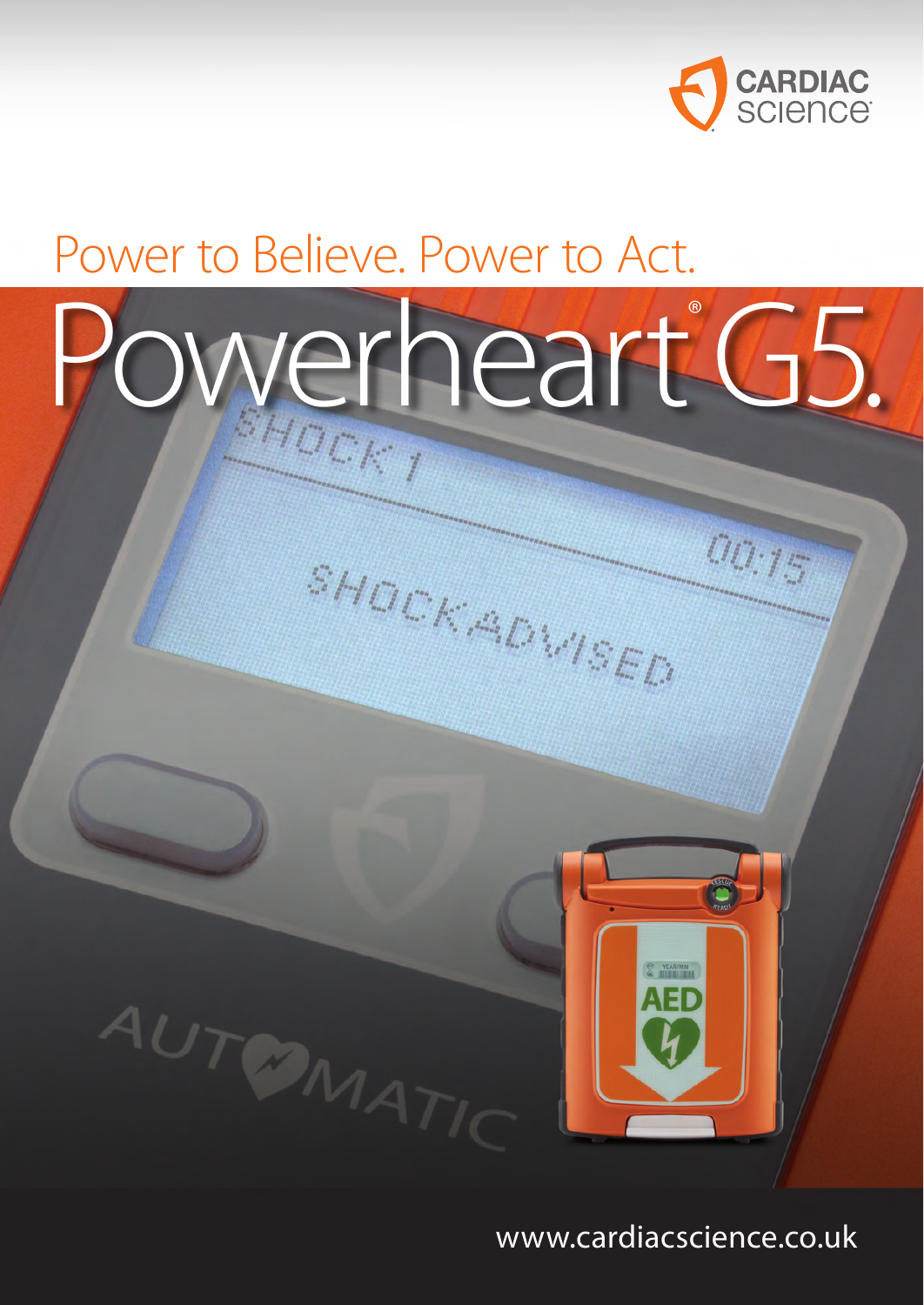## Empowering Rescuers at Every Level<br>to Save Lives The Powerheart<sup>®</sup> G5

Whether you are an experienced rescuer or a first-time responder, the Powerheart G5 automated external defibrillator (AED) provides a powerful combination of features that help rescuers provide sudden cardiac arrest (SCA) victims with swift, effective, and life-saving therapy. The Powerheart G5 is the first AED to combine fully automatic shock delivery, dual-language functionality, variable escalating energy, and fast shock times to help save an SCA victim's life.

#### **Easy without compromise**

Perform each step of the rescue with user-paced instruction from RescueCoach™ voice and text prompts, and an optional CPR feedback device. Pads can be placed on either side of a victim's chest, and the Powerheart G5 only provides an automatic shock when it is required. After the rescue, extract event data immediately from a USB port.

#### **Reliable and rugged**

Feel confident knowing your Powerheart G5 will be ready when called upon thanks to the highly visible Rescue Ready® indicator that communicates rescue status and confirms that the internal circuitry, medical-grade battery, and rescue pads have passed daily, weekly, and monthly self-tests. In fact, a collective 4,100 hours of Rescue Ready self-tests around the world are performed each day. The durable G5 has been tested to military standards and features an IP55 rating for protection against dust and water.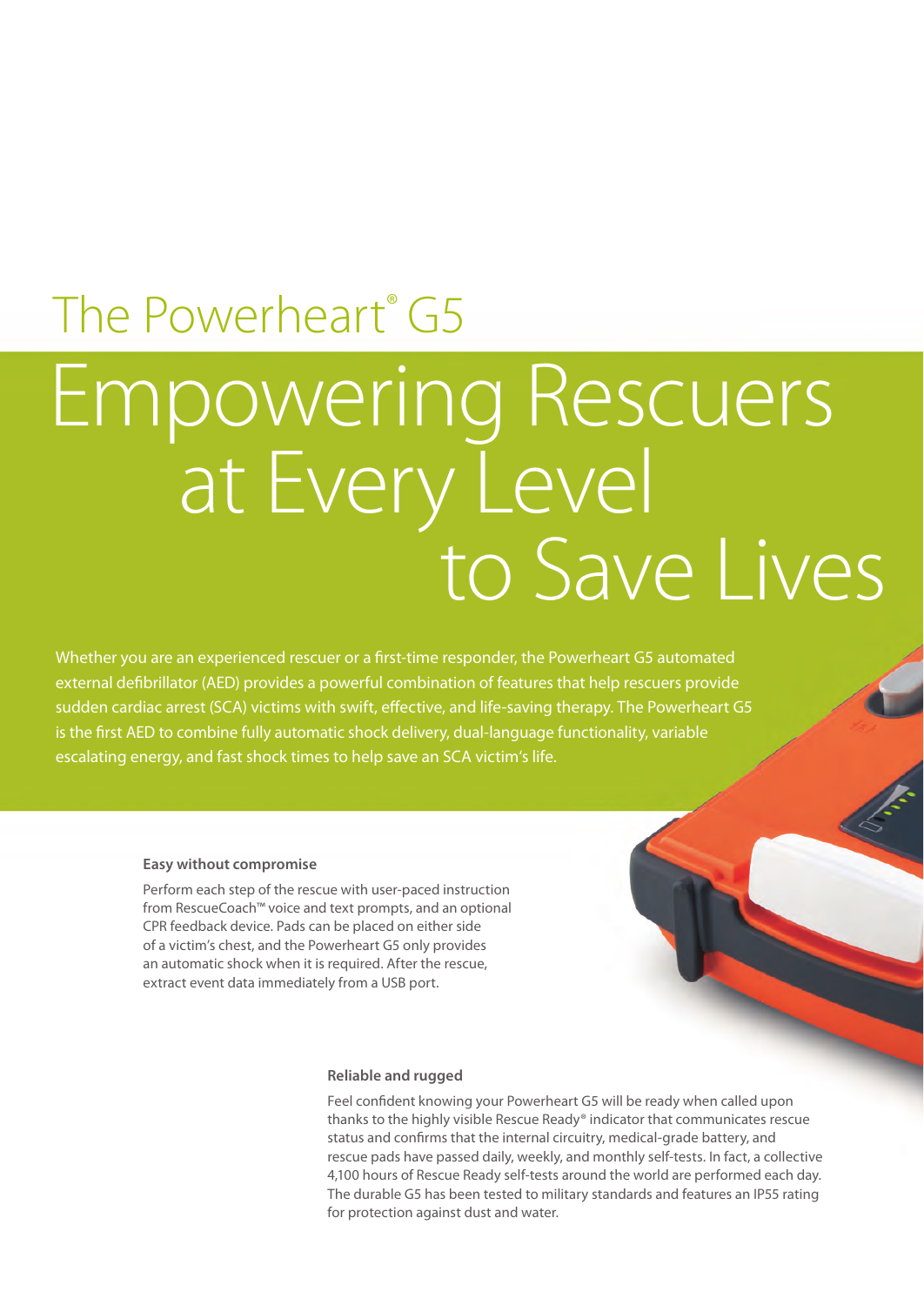#### **CPR Feedback Device**

Optional Intellisense™ CPR Feedback Device provides prompting for effective chest compression rate and depth.

#### **Configurable**

Adjust rescue prompts to match the rescuer's skill level and change shock and CPR protocols to match clinical preferences. Easily update settings if resuscitation guidelines change.

#### **Peace of mind**

Rest easy as the Powerheart G5 is built to last with an 8-year warranty, a strong indemnification policy, and a 4-year full operational performance guarantee on Intellisense® medical grade non-rechargeable batteries. Feel confident knowing your AED provider has pioneered AED technology for over 20 years and helped to deploy half a million Powerheart AEDs around the world.

#### **Incredibly smart**

**D** CARDIAC

Watch as the G5 customises the shock to deliver the appropriate energy needed to each patient. Defibrillation energy automatically escalates if additional shocks are needed with a fast shock time of 10 seconds or less. If more than one shock is required, the AED does not repeat the same effort. Rather, it increases the energy input to an appropriate higher level.

#### **Fluent in two languages\***

TEAR HERE TO OPEN TEAR ALONG DC TED LINE

Touch a button to change the voice prompts to one of the chosen languages without restarting or delaying the rescue.

\* Available in dual-language models only.